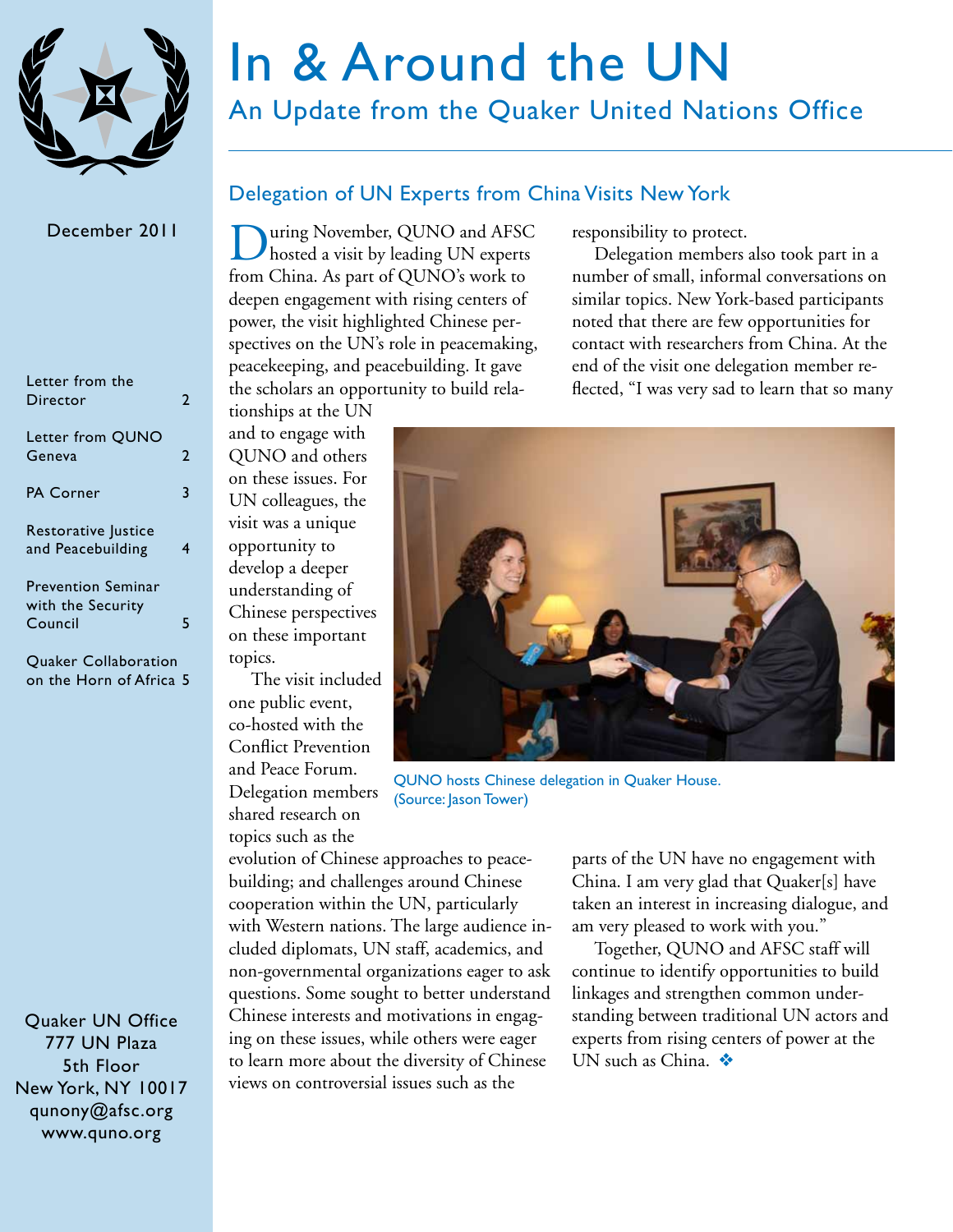### Letter from the Director

### ear Friends:

I'm writing this on my return from my second trip to Geneva over the last month, this time from the annual meeting of the Geneva Peacebuilding Platform. The meeting was preceded by a full-day expert seminar on prevention: I had been invited to give a presentation on behalf of QUNO on recent developments in the prevention field at the UN, and it was a great opportunity to get caught up with friends and colleagues from across the world working on this key issue.

The potential for violence following the recent elections in the Democratic Republic of the Congo remains a serious concern, and QUNO continues to monitor the

situation closely, particularly through our links with the work of Canadian Friends Service Committee and their local partners on the ground. As with other recent elections in Africa, it is crucial for local civil society to be included in international strategies to address elections-related violence. As we saw in the elections in Burundi last year, local groups play an important role monitoring and reporting on violence and helping to mediate conflicts that arise.

Also, we have been carefully watching a number of positive developments unfold in Myanmar. Over recent years, QUNO has quietly supported UN engagement on Myanmar and we have worked to uphold, where possible, the peacemaking and peacebuliding work of

local civil society and actors. While much remains to be done, recent developments fill us with hope for the future.

This is the second of our email– only newsletters. We are aware that our database of email addresses is incomplete. Do feel free to send this on to your friends, and encourage them to sign up on our [website](www.quno.org).

As the year draws to a close, I'd like to take the opportunity to thank all of our supporters across the world for their help and encouragement. This work would not be possible without you.

In Friendship,

*Andrew Tomlinson*

### Letter from QUNO Geneva

In September, one focus of QU<br>Geneva's work on children of n September, one focus of QUNO prisoners was achieved: the holding by the UN Committee on the Rights of the Child of a Day of General Discussion on children of incarcerated parents. QUNO played a leading role in organising the Day, which included active and valuable discussion by over 200 people, accompanying workshops and an acclaimed exhibition. QUNO Geneva was also active in organising the Second Ministerial Review Conference of the Geneva Declaration on Armed Violence and Development, and in ensuring genuine civil society participation. The

Declaration is important because about 90% of violent deaths now occur outside "traditional" armed conflict or "terrorism."

QUNO Geneva continues to raise awareness and understanding about the relationships between intellectual property, seeds and agriculture. Towards this end we held two lunchtime discussions in October that helped prepare delegates for upcoming sessions in the Union for the Protection of New Varieties of Plants. Discussions focused on what kind of changes would be needed to the current systems to make them more suited to the world's agricultural needs. With the arrival of Programme Assistant Steven Heywood, our work on the human impacts of climate change has strengthened its research into the connections between climate change, migration, and the opportunities for cooperation rather than conflict.

In November, the biennial meeting of the Quaker United Nations Group brought together 18 staff from eight Quaker institutions active at the UN to share plans and ideas in the areas of peace, environment and justice. ※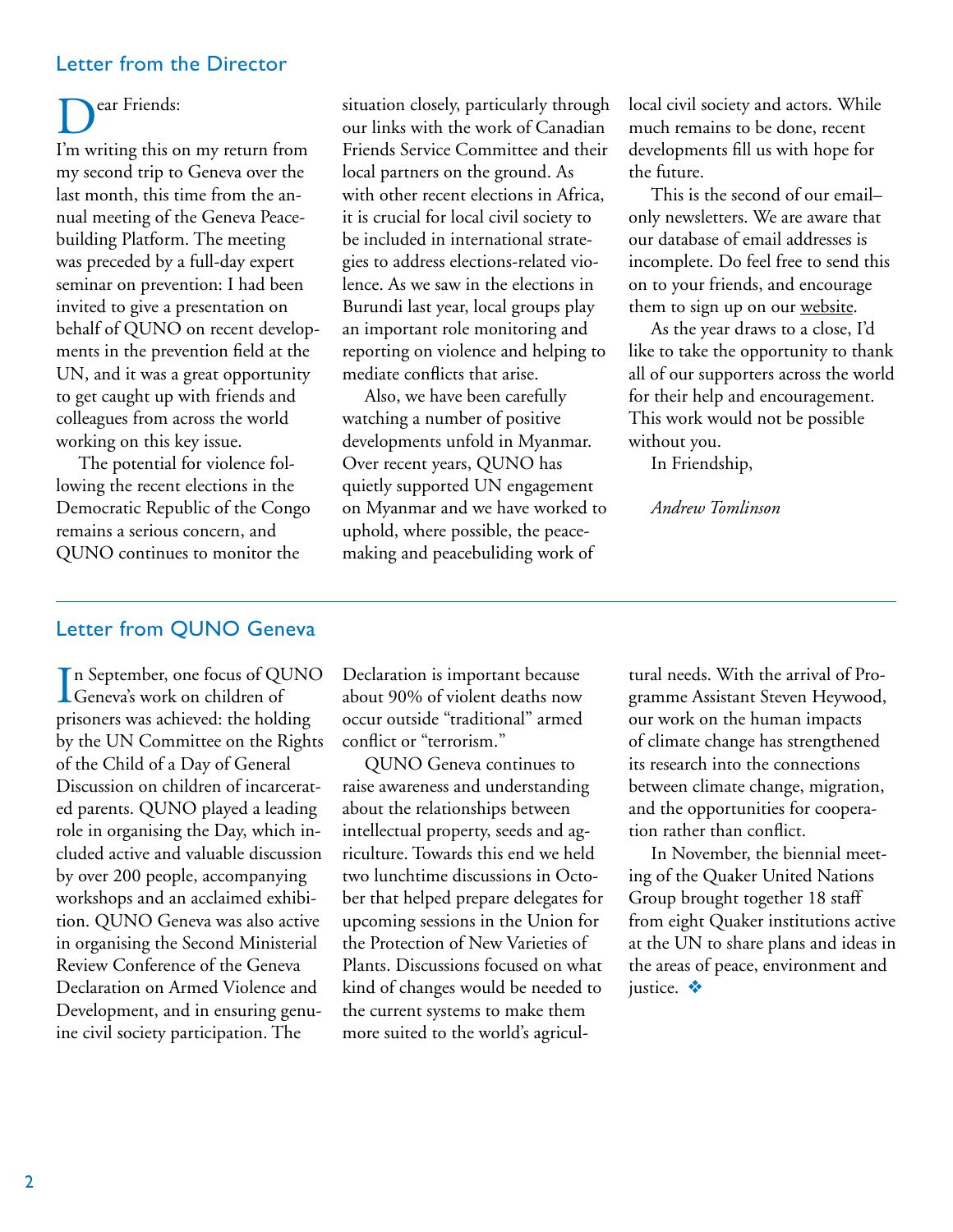## *Happy Holidays from the Quaker UN Office in New York City!*





Kirsten Mandala, QUNO PA, bakes cookies for the Church Center UN holiday party. (Source: QUNO)

### PA Corner

It's December, and I can hardly<br>believe I've already been a Pro-**T** t's December, and I can hardly gram Assistant at QUNO for over four months! No week in the office – or at the UN – has been the same. And while I've experienced so much already, I also feel like there is still so much more for me to learn. We've already begun the process of recruitment for the new Program Assistants (Kirsten and I have even hosted a few, very informal, information sessions for prospective PAs), which has provided a chance to reflect on what's happened so far. One of the most exciting and interesting events for me this year was the visiting delegation of Chinese academics (read more about it in this newsletter). I got to attend meetings with UN staff, member states, and NGOs that gave me insight into broader discus-

sions on the role of China as an emerging power, and its interaction with the fields of prevention and peacebuilding. It was also great getting to speak with our guests, and learn about their lives and work. Events like these underscore the unique position that I am in as a QUNO Program Assistant, and the incredible opportunities made available.

For those who are interested (or know someone who might be!), the 2012-13 Program Assistant application is available on the QUNO website (www.quno. org), and **this year's deadline will be February 10th**. Feel free to contact Kirsten [\(kmandala@](mailto:kmandala%40afsc.org?subject=) [afsc.org](mailto:kmandala%40afsc.org?subject=)) or myself [\(sabbass@afsc.](mailto:sabbass%40afsc.org?subject=) [org](mailto:sabbass%40afsc.org?subject=)) with any questions.  $\triangle$ 



Samia Abbass, QUNO PA (Source: QUNO)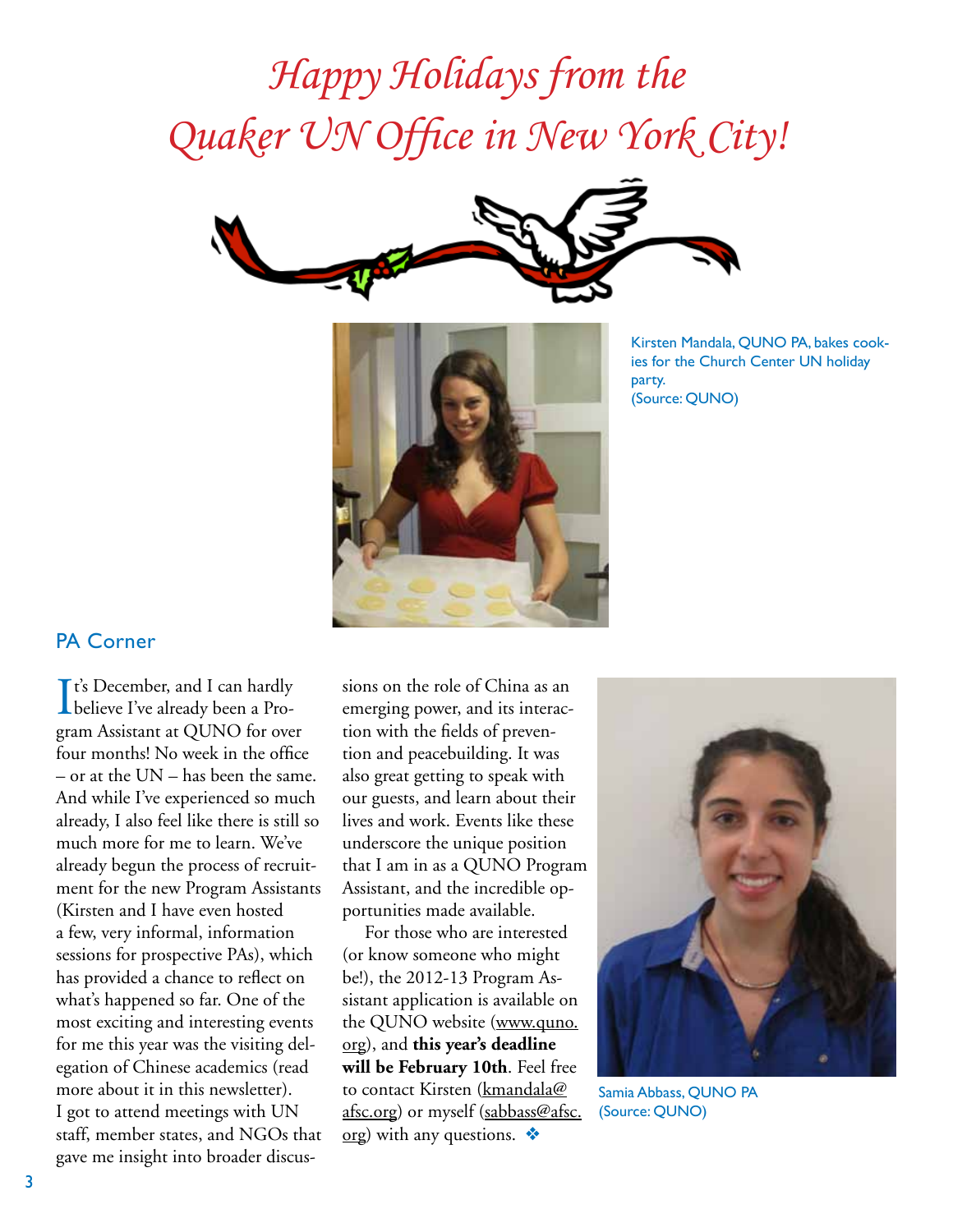### Restorative Justice and Peacebuilding

UNO recently hosted an informal meeting at Quaker House with some of the world's leading experts on restorative justice and peacebuilding. For countries recovering from conflict, the need to deal with the root causes of past violence is an issue of critical importance. Restorative justice, which is focused on repairing the harm that has been caused by wrongdoing, provides a conceptual way in which the UN can frame its overall approach to peacebuilding in order to address grievances that often go unmet in post-conflict countries.

During the lunchtime event, the guest speakers elaborated on the concept of restorative justice as a framework for peacebuilding. First, restorative justice is rooted in a relational approach. For peacebuilding, this means that it is important to work at healing relationships at all levels of society. Restorative justice is also inclusive, which means that all stakeholders should participate in the peacebuilding process, from



An informal discussion on restorative justice and peacebuilding at Quaker House. (Source: QUNO)

setting priorities to implementing and monitoring activities. Finally, restorative justice is participatory, which encourages all those affected by conflict and violence as well as the perpetrators

to come together in order to find solutions that will address the harm that has been done.

As QUNO has seen through our work on Burundi, a restorative justice approach to peacebuilding can enhance dialogue around justice issues and promote the inclusion of local reconcilia-

tion. In Burundi, QUNO collaborates closely with AFSC, which facilitated a high-level workshop in August on the creation of a Truth and Reconciliation *(continued on page 5)*

### Prevention Seminar with the Security Council

One of the few entities at the UN with an explicit prevention mandate is the Security Council Working Group on Conflict Prevention and Resolution in Africa. QUNO has met with the current chair, South Africa, on a number of occasions since the beginning of the year to discuss the program of events, which has included meetings on topics of interest to us such as the Prevention of Election-Related Violence. QUNO was asked to facilitate a seminar for the Working Group to review experiences in this field. This came to fruition on November 21st with a three-hour session at the UN entitled "Recent Lessons Learned in African Conflict Prevention and Resolution: Coordinating Response and Supporting Local Capacity." Speakers included International Crisis Group (reviewing the headline events, including Cote



Jacob Zuma, President of South Africa, Addresses Council High-Level Meeting on Conflict Prevention. (22 September 2011, United Nations, New York, Source: United Nations Photo)

d'Ivoire, Libya, and South Sudan), the Center on International Cooperation of New York University (on developments in special political and peacekeeping missions), and the Bureau for Crisis Prevention and Recovery of the UN Development Program (UNDP) (on building national infrastructures for peace in places such as Kenya and

Ghana). QUNO introduced the session, summarizing key developments since the Secretary General's last major report on Prevention in 2006, and provided closing remarks.

The audience consisted of a hundred or so member state representatives, (including Security Council members and a number of ambassadors), NGOs and UN staff. Discussion following the presentations was lively, with participants raising a range of issues, such as the UN's relationship with the African Union,

and recent efforts on building national infrastructures for prevention.

QUNO's introduction to the session was further developed for a presentation given at the Geneva Peacebuilding Platform on December 1st. That presentation will be available on the QUNO [website](http://www.quno.org) shortly.  $\clubsuit$